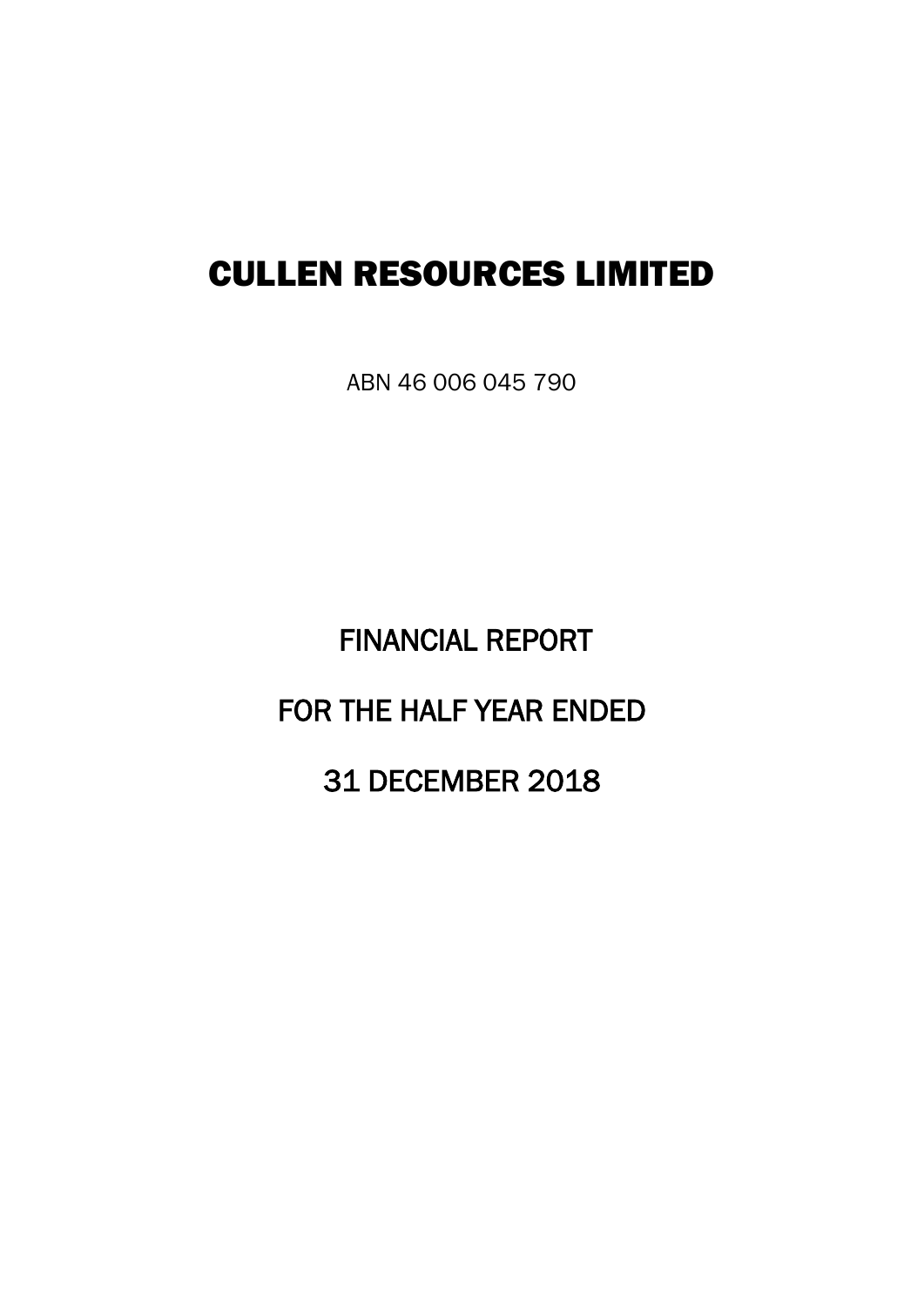## **Directors' Report**

Your directors submit their report for the half-year ended 31 December 2018 for Cullen Resources Limited ('the Company or Cullen").

**\_\_\_\_\_\_\_\_\_\_\_\_\_\_\_\_\_\_\_\_\_\_\_\_\_\_\_\_\_\_\_\_\_\_\_\_\_\_\_\_\_\_\_\_\_\_\_\_\_\_\_\_\_\_\_\_\_\_\_\_\_\_\_\_\_\_\_\_\_\_\_\_\_\_\_\_\_\_\_\_\_\_\_\_**

#### **Directors**

The names of the Company's directors in office during the half year and until the date of this report are as below. Directors were in office for the entire period unless otherwise stated.

John Horsburgh, BSc MSc, FAIMM (Independent Non-Executive Chairman) Dr Chris Ringrose, BSc, PhD, MBA, MAIMM, MAICD (Managing Director) Wayne John Kernaghan, BBus, ACA, FAICD, ACIS (Non-Executive Director & Company Secretary)

## **Principal Activities**

The principal activity for the economic entity during the course of the half-year was mineral exploration. There was no significant change in the nature of the economic entity during the half-year.

## **Results for the Half-Year**

The loss of the economic entity for the half-year was \$559,234 after income tax [2017: Loss of \$477,068].

## **Review of Operations**

Cullen is a mineral exploration company currently seeking deposits of gold, base metals, lithium and cobalt either in its own right, or managed by other partners in joint operations.

During the half-year under review, the Company continued its mineral exploration activities including: project generation, database reviews, field mapping and drilling. Company exploration activities, including Joint Operator managed projects, were focused in Western Australia with project generation activities focussed in Finland for copper, cobalt and zinc deposits.

The Company currently has the following main tenement interests:

- North Eastern Goldfields, WA (Mt Eureka gold and nickel project)
- Eastern Goldfields, WA (Killaloe JV lithium)
- Wongan Hills, WA (gold and base metals)
- Murchison Province, WA (North Tuckabianna gold and base metals project)
- Pilbara Region, WA ( Pilgangoora/Wodgina Lithium projects)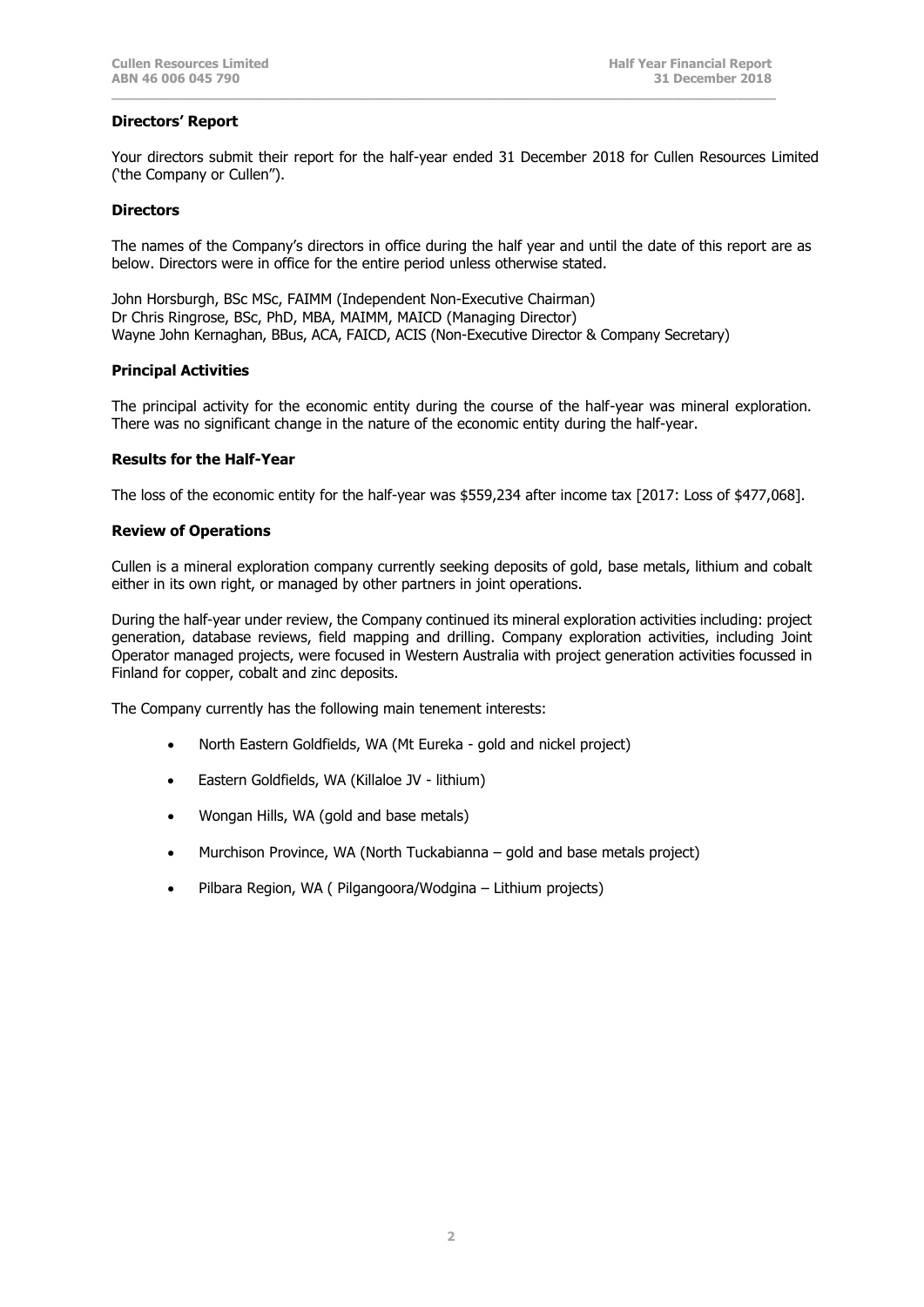## **Directors' Report (continued)**

## **Events Subsequent to Reporting Date**

There are no known events subsequent to reporting date that would have a material effect on these financial statements other than:

• The issue of 8,297,866 shares at \$0.02 to raise \$165,957 from the shortfall of the pro-rata nonrenounceable rights issue.

## **Auditor's Independence Declaration**

We have obtained an independence declaration from our auditors, Ernst & Young, which follows the Directors' Report.

Signed in accordance with a resolution of the directors.

Offengod

C. Ringrose **Director** 

Perth 6 March 2019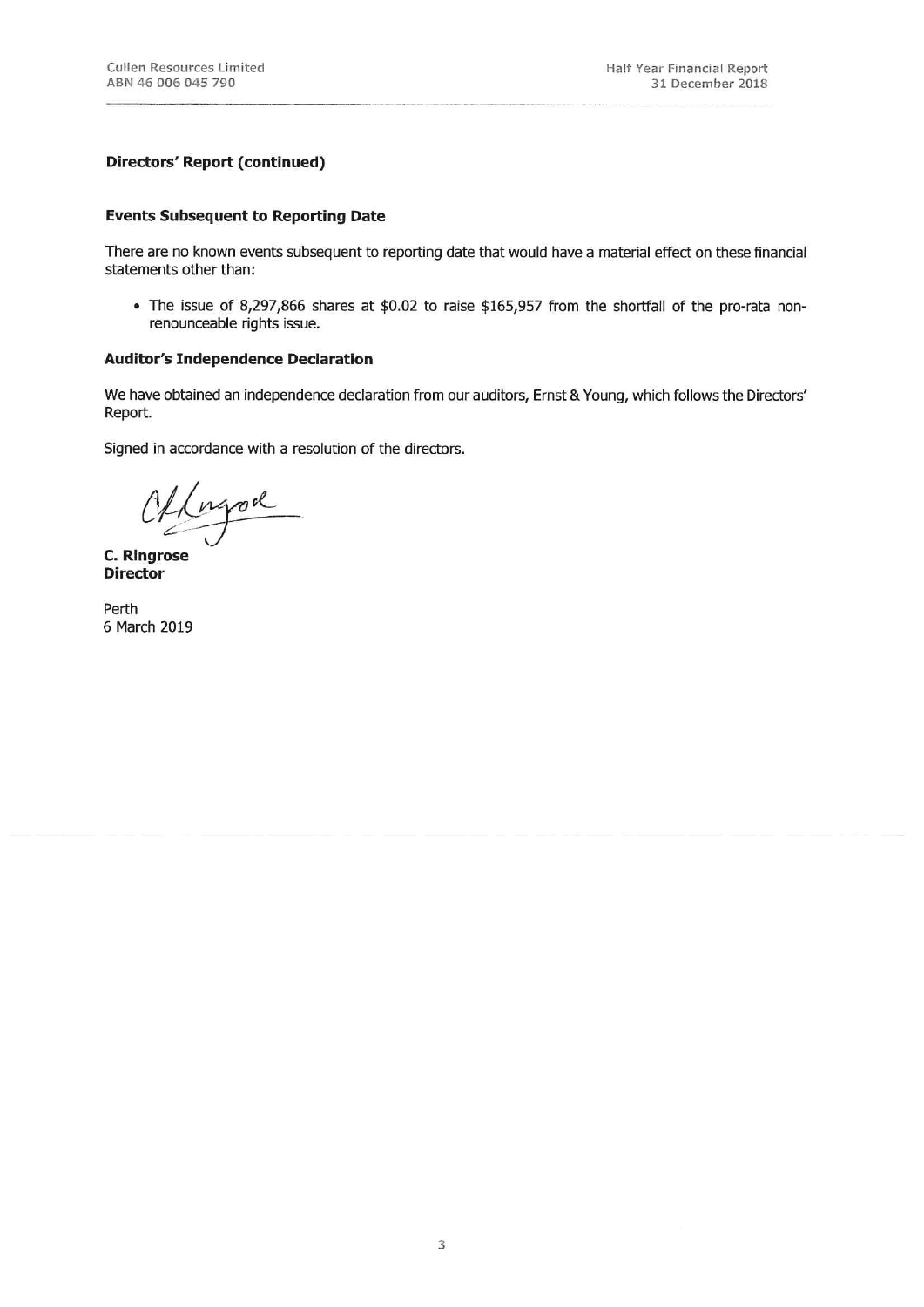

Ernst & Young 11 Mounts Bay Road Perth WA 6000 Australia GPO Box M939 Perth WA 6843 Tel: +61 8 9429 2222 Fax: +61 8 9429 2436 ey.com/au

# **Auditor's independence declaration to the Directors of Cullen Resources Limited**

As lead auditor for the review of the half-year financial report of Cullen Resources Limited for the halfyear ended 31 December 2018, I declare to the best of my knowledge and belief, there have been:

- a) No contraventions of the auditor independence requirements of the *Corporations Act 2001* in relation to the review*.*
- b) No contraventions of any applicable code of professional conduct in relation to the review.

This declaration is in respect of Cullen Resources Limited and the entities it controlled during the financial period.

Earst & Found

Ernst & Young

V L Hoang Partner 6 March 2019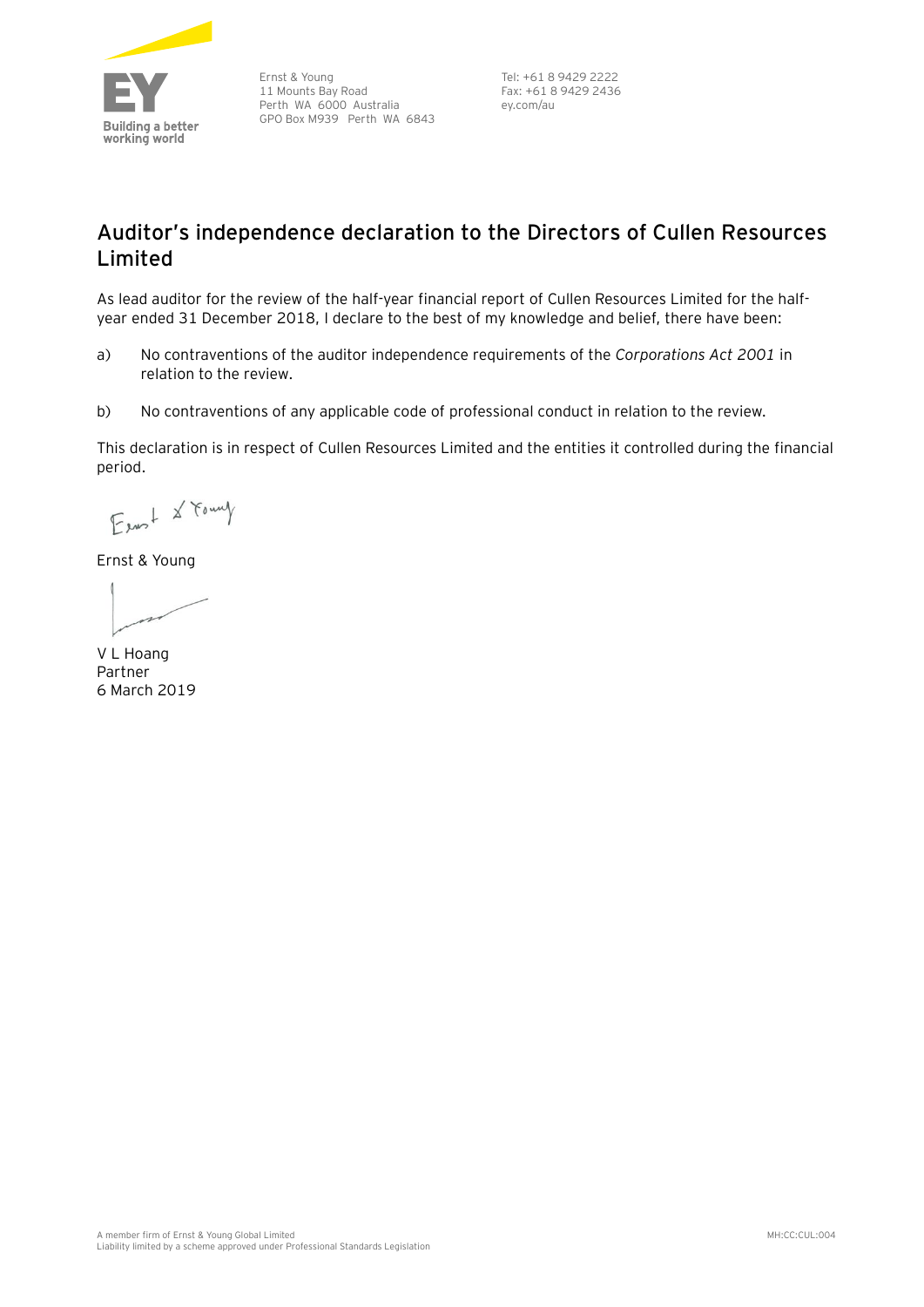## **Consolidated Statement of Financial Position as at 31 December 2018**

|                                              | <b>Note</b>    | <b>Consolidated</b><br><b>31 December</b><br>2018<br>\$ | <b>Consolidated</b><br>30 June<br>2018<br>\$ |
|----------------------------------------------|----------------|---------------------------------------------------------|----------------------------------------------|
| <b>Current Assets</b>                        |                |                                                         |                                              |
| Cash and cash equivalents                    | 8              | 761,517                                                 | 431,497                                      |
| Trade and other receivables                  |                | 42,580                                                  | 19,544                                       |
| <b>Total Current Assets</b>                  |                | 804,097                                                 | 451,041                                      |
| <b>Non Current Assets</b>                    |                |                                                         |                                              |
| Plant and equipment                          |                |                                                         | 484                                          |
| Exploration and evaluation                   | 5              | 7,344                                                   | 13,349                                       |
| Intangible assets                            | 4              | 4,747,995                                               | 4,747,995                                    |
| <b>Total Non Current Assets</b>              |                | 4,755,339                                               | 4,761,828                                    |
| <b>Total Assets</b>                          |                | 5,559,436                                               | 5,212,869                                    |
| <b>Current Liabilities</b>                   |                |                                                         |                                              |
| Trade and other payables                     |                | 96,019                                                  | 45,186                                       |
| Provisions                                   |                | 74,986                                                  | 69,149                                       |
| <b>Total Current Liabilities</b>             |                | 171,005                                                 | 114,335                                      |
| <b>Total Liabilities</b>                     |                | 171,005                                                 | 114,335                                      |
| <b>Net Assets</b>                            |                | 5,388,431                                               | 5,098,534                                    |
| <b>Equity</b>                                |                |                                                         |                                              |
| Equity attributable to equity holders of the |                |                                                         |                                              |
| <b>Parent</b>                                |                |                                                         |                                              |
| Issued capital                               | 6              | 45,105,253                                              | 44,265,213                                   |
| Share based payment reserve                  | $\overline{7}$ | 1,480,016                                               | 1,470,925                                    |
| <b>Accumulated losses</b>                    |                | (41, 196, 838)                                          | (40,637,604)                                 |
| <b>Total Equity</b>                          |                | 5,388,431                                               | 5,098,534                                    |

**\_\_\_\_\_\_\_\_\_\_\_\_\_\_\_\_\_\_\_\_\_\_\_\_\_\_\_\_\_\_\_\_\_\_\_\_\_\_\_\_\_\_\_\_\_\_\_\_\_\_\_\_\_\_\_\_\_\_\_\_\_\_\_\_\_\_\_\_\_\_\_\_\_\_\_\_\_\_\_\_\_\_\_\_**

The Consolidated Statement of Financial Position should be read in conjunction with the accompanying notes.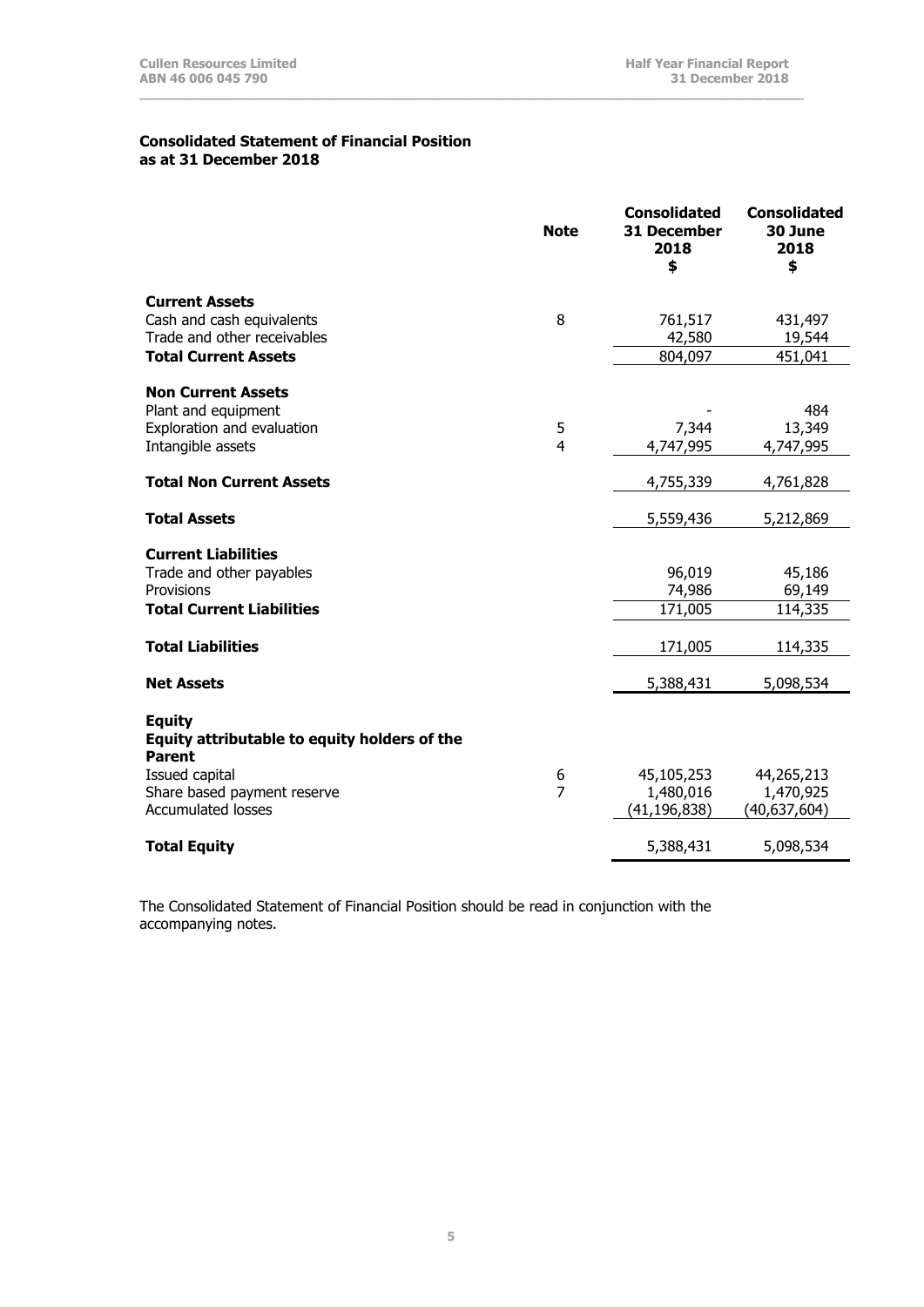#### **Consolidated Statement of Comprehensive Income for the half-year ended 31 December 2018**

|                                                                                                                                                            | <b>Note</b> | <b>Consolidated</b><br>31 December<br>2018<br>\$                     | <b>Consolidated</b><br><b>31 December</b><br>2017<br>\$                 |
|------------------------------------------------------------------------------------------------------------------------------------------------------------|-------------|----------------------------------------------------------------------|-------------------------------------------------------------------------|
| Revenue and other income<br>Rent<br>Salaries and consultants' fees<br>Compliance expenses<br>Share based payments<br>Impairment of exploration expenditure | 3<br>5      | 3,360<br>(18, 485)<br>(74, 050)<br>(71, 153)<br>(9,091)<br>(321,065) | 64,239<br>(18, 625)<br>(83, 788)<br>(81, 443)<br>(11,200)<br>(287, 547) |
| Depreciation<br>Other expenses                                                                                                                             |             | (484)<br>(68, 266)                                                   | (1,229)<br>(57,475)                                                     |
| Loss before income tax expense                                                                                                                             |             | (559, 234)                                                           | (477,068)                                                               |
| Income tax expense                                                                                                                                         |             |                                                                      |                                                                         |
| Net loss after tax                                                                                                                                         |             | (559,234)                                                            | (477,068)                                                               |
| Other comprehensive income                                                                                                                                 |             |                                                                      |                                                                         |
| Total comprehensive loss for the period                                                                                                                    |             | (559,234)                                                            | (477,068)                                                               |
| Basic loss per share attributable to ordinary<br>equity holders of the parent<br>(cents per share)                                                         |             | (0.46)                                                               | (0.44)                                                                  |
| Diluted loss per share attributable to ordinary<br>equity holders of the parent<br>(cents per share)                                                       |             | (0.46)                                                               | (0.44)                                                                  |

**\_\_\_\_\_\_\_\_\_\_\_\_\_\_\_\_\_\_\_\_\_\_\_\_\_\_\_\_\_\_\_\_\_\_\_\_\_\_\_\_\_\_\_\_\_\_\_\_\_\_\_\_\_\_\_\_\_\_\_\_\_\_\_\_\_\_\_\_\_\_\_\_\_\_\_\_\_\_\_\_\_\_\_\_**

The Consolidated Statement of Comprehensive Income should be read in conjunction with the accompanying notes.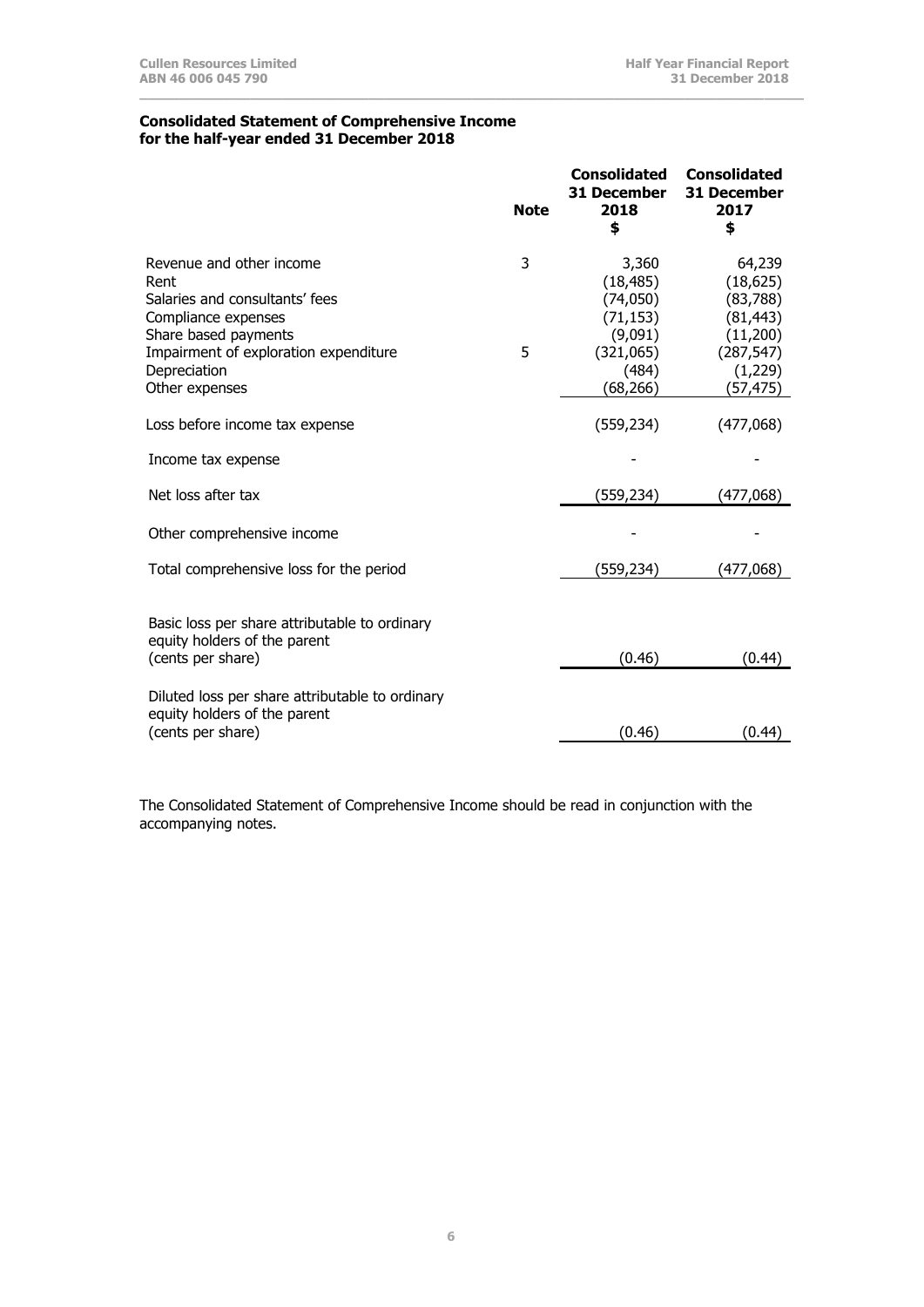#### **Consolidated Statement of Cash Flows for the half-year ended 31 December 2018**

|                                                                                                                               | <b>Note</b> | <b>Consolidated</b><br>31 December<br>2018<br>\$ | <b>Consolidated</b><br>31 December<br>2017<br>\$ |
|-------------------------------------------------------------------------------------------------------------------------------|-------------|--------------------------------------------------|--------------------------------------------------|
| Cash flows from operating activities                                                                                          |             |                                                  |                                                  |
| Cash payments in the course of operations<br>Interest received                                                                |             | (510, 676)<br>656                                | (478, 386)<br>1,694                              |
| Net cash flows used in operating activities                                                                                   |             | (510, 020)                                       | (476,692)                                        |
| <b>Cash flows from investing activities</b><br>Receipts from sale of tenements<br>Net cash flows used in investing activities |             |                                                  | 62,545<br>62,545                                 |
| <b>Cashflow from financing activities</b><br>Proceeds from issue of shares<br>Share issue costs                               | 6           | 861,040<br>(21,000)                              | 597,000                                          |
| Net cash flows from financing activities                                                                                      |             | 840,040                                          | 597,000                                          |
| Net increase/(decrease) in cash and<br>cash equivalents                                                                       |             | 330,020                                          | 182,853                                          |
| Cash and cash equivalents at beginning<br>of the financial period                                                             |             | 431,497                                          | 770,780                                          |
| Cash and cash equivalents at end of<br>the financial period                                                                   | 8           | 761,517                                          | 953,633                                          |

**\_\_\_\_\_\_\_\_\_\_\_\_\_\_\_\_\_\_\_\_\_\_\_\_\_\_\_\_\_\_\_\_\_\_\_\_\_\_\_\_\_\_\_\_\_\_\_\_\_\_\_\_\_\_\_\_\_\_\_\_\_\_\_\_\_\_\_\_\_\_\_\_\_\_\_\_\_\_\_\_\_\_\_\_**

The Consolidated Statement of Cash Flows should be read in conjunction with the accompanying notes.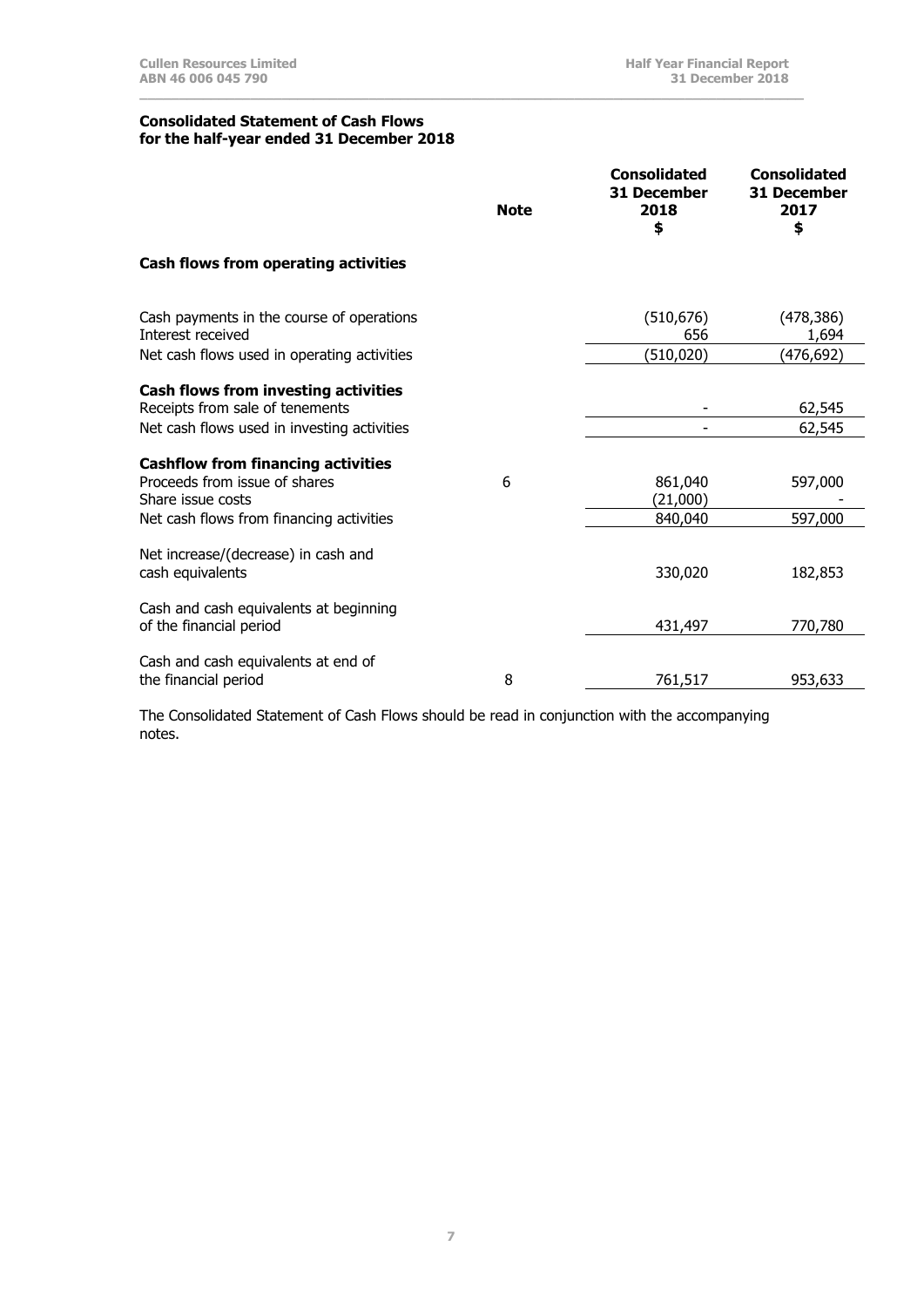## **Consolidated Statement of Changes in Equity for the half-year ended 31 December 2018**

|                                                                   | Contributed<br><b>Equity</b> | <b>Share Based</b><br><b>Payment</b><br>reserve | <b>Accumulated</b><br><b>Losses</b> | Total<br><b>Equity</b> |
|-------------------------------------------------------------------|------------------------------|-------------------------------------------------|-------------------------------------|------------------------|
|                                                                   | \$                           | \$                                              | \$                                  | \$                     |
| At 1 July 2017                                                    | 43,668,213                   | 1,459,725                                       | (39, 719, 598)                      | 5,408,340              |
| Loss for the period<br>Other comprehensive<br>Income (net of tax) |                              |                                                 | (477,068)                           | (477,068)              |
| Total comprehensive<br>Loss for the period                        |                              |                                                 | (477,068)                           | (477,068)              |
| Issue of share capital<br>Share based payments                    | 597,000                      | 11,200                                          |                                     | 597,000<br>11,200      |
| At 31 December 2017                                               | 44,265,213                   | 1,470,925                                       | (40, 196, 666)                      | 5,539,472              |

**\_\_\_\_\_\_\_\_\_\_\_\_\_\_\_\_\_\_\_\_\_\_\_\_\_\_\_\_\_\_\_\_\_\_\_\_\_\_\_\_\_\_\_\_\_\_\_\_\_\_\_\_\_\_\_\_\_\_\_\_\_\_\_\_\_\_\_\_\_\_\_\_\_\_\_\_\_\_\_\_\_\_\_\_**

| At 1 July 2018                                                         | 44,265,213          | 1,470,925 | (40,637,604)   | 5,098,534                    |
|------------------------------------------------------------------------|---------------------|-----------|----------------|------------------------------|
| Loss for the period<br>Other comprehensive<br>Income (net of tax)      |                     |           | (559, 234)     | (559, 234)                   |
| Total comprehensive<br>Loss for the period                             |                     |           | (559, 234)     | (559, 234)                   |
| Issue of share capital<br>Share issue expenses<br>Share based payments | 861,040<br>(21,000) | 9,091     |                | 861,040<br>(21,000)<br>9,091 |
| At 31 December 2018                                                    | 45,105,253          | 1,480,016 | (41, 196, 838) | 5,388,431                    |

The Consolidated Statement of Changes in Equity should be read in conjunction with the accompanying notes.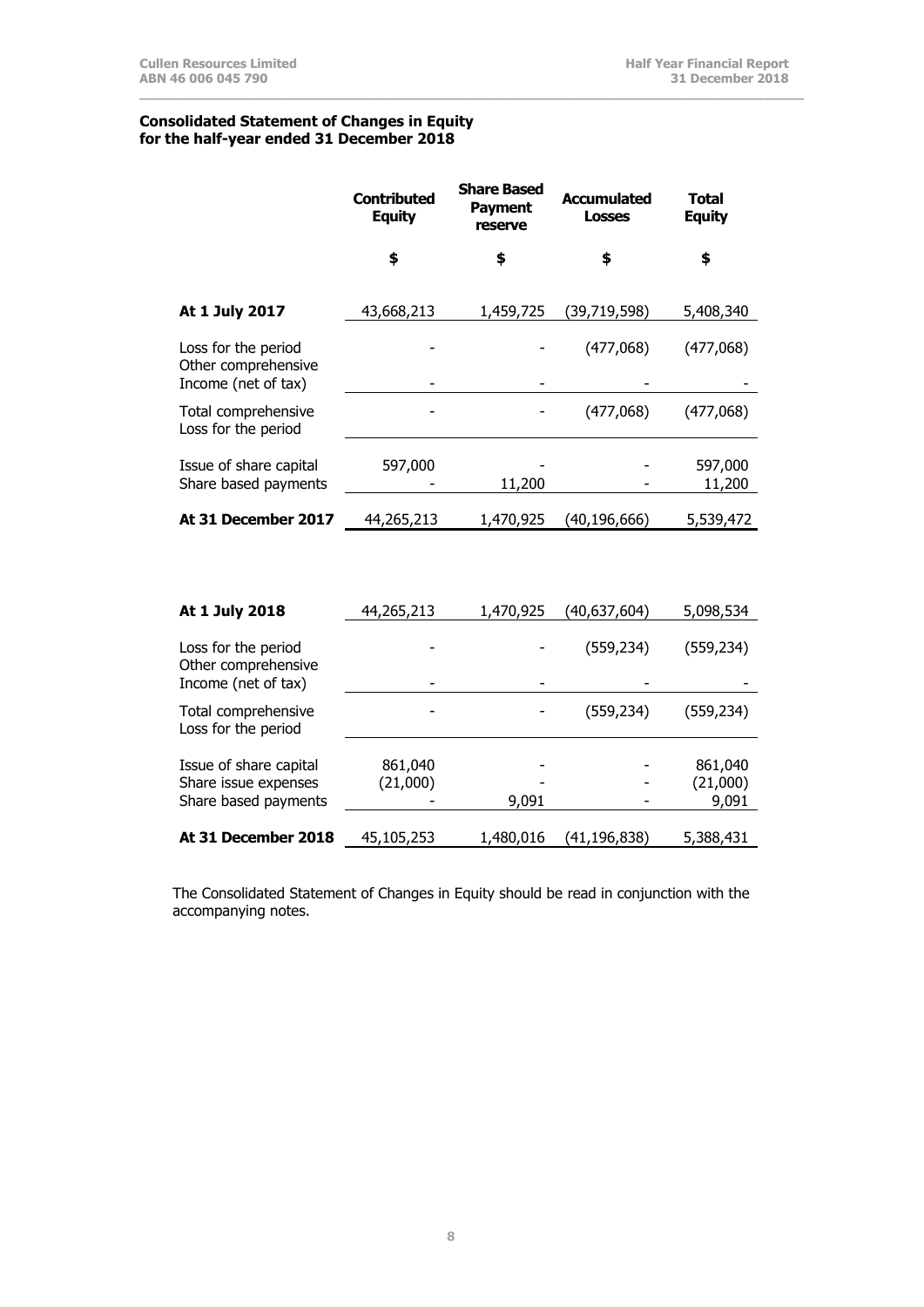## **Note 1 Corporate Information**

The financial report of Cullen Resources Limited and its subsidiaries ("the consolidated entity") for the half-year ended 31 December 2018 was authorised for issue in accordance with a resolution of the directors on 6 March 2019. Cullen Resources Limited is a company incorporated in Australia and limited by shares, which are publicly traded on the Australian Stock Exchange.

**\_\_\_\_\_\_\_\_\_\_\_\_\_\_\_\_\_\_\_\_\_\_\_\_\_\_\_\_\_\_\_\_\_\_\_\_\_\_\_\_\_\_\_\_\_\_\_\_\_\_\_\_\_\_\_\_\_\_\_\_\_\_\_\_\_\_\_\_\_\_\_\_\_\_\_\_\_\_\_\_\_\_\_\_**

## **Note 2 Basis of Preparation & Accounting Policies**

## **(a) Basis of preparation**

This general purpose condensed financial report for the half year ended 31 December 2018 has been prepared in accordance with AASB 134 *Interim Financial Reporting* and the *Corporations Act 2001*. The half-year financial report has been prepared on an historical cost basis.

For the purpose of preparing the half-year financial report, the half-year has been treated as a discrete reporting period.

The half-year financial report does not include all notes of the type normally included within the annual financial report and therefore cannot be expected to provide as full an understanding of the financial performance, financial position and financing and investing activities of the consolidated entity as the full financial report.

It is recommended that the half-year financial report should be read in conjunction with the annual Financial Report of Cullen Resources Limited as at 30 June 2018 and considered together with any public announcements made by Cullen Resources Limited and its controlled entities during the half-year ended 31 December 2018 in accordance with the continuous disclosure obligations of the ASX listing rules.

## **Going Concern**

The accounts have been prepared on the going concern basis, which contemplates continuity of normal business activities and the realisation of assets and liabilities in the normal course of business.

The consolidated entity had cash assets of \$ 761,517 at 31 December 2018. The directors acknowledge that continued exploration and development of the consolidated entity's mineral exploration projects will necessitate further capital raisings.

The consolidated entity remains dependent on its ability to raise funding in volatile capital markets. However, the directors continue to believe that the going concern basis of accounting by the consolidated entity is appropriate as the company and consolidated entity have successfully completed capital raisings during the current period and in the prior financial years, notwithstanding the challenging conditions in equity markets.

In consideration of the above matters, the directors have determined that it is reasonably foreseeable that the consolidated entity will continue as a going concern and that it is appropriate that the going concern basis of accounting be adopted in the preparation of the financial statements. In the event that the consolidated entity is unable to continue as a going concern (due to inability to raise funds to meet future funding requirements), it may be required to realise its assets at amounts different to those currently recognised, settle liabilities other than in the ordinary course of business and make provisions for other costs which may arise as a result of cessation or curtailment of normal business operations.

Accordingly, the financial statements do not include adjustments relating to the recoverability and classification of assets amount or to the amounts and classification of liabilities that might be necessary if the consolidated entity does not continue as a going concern.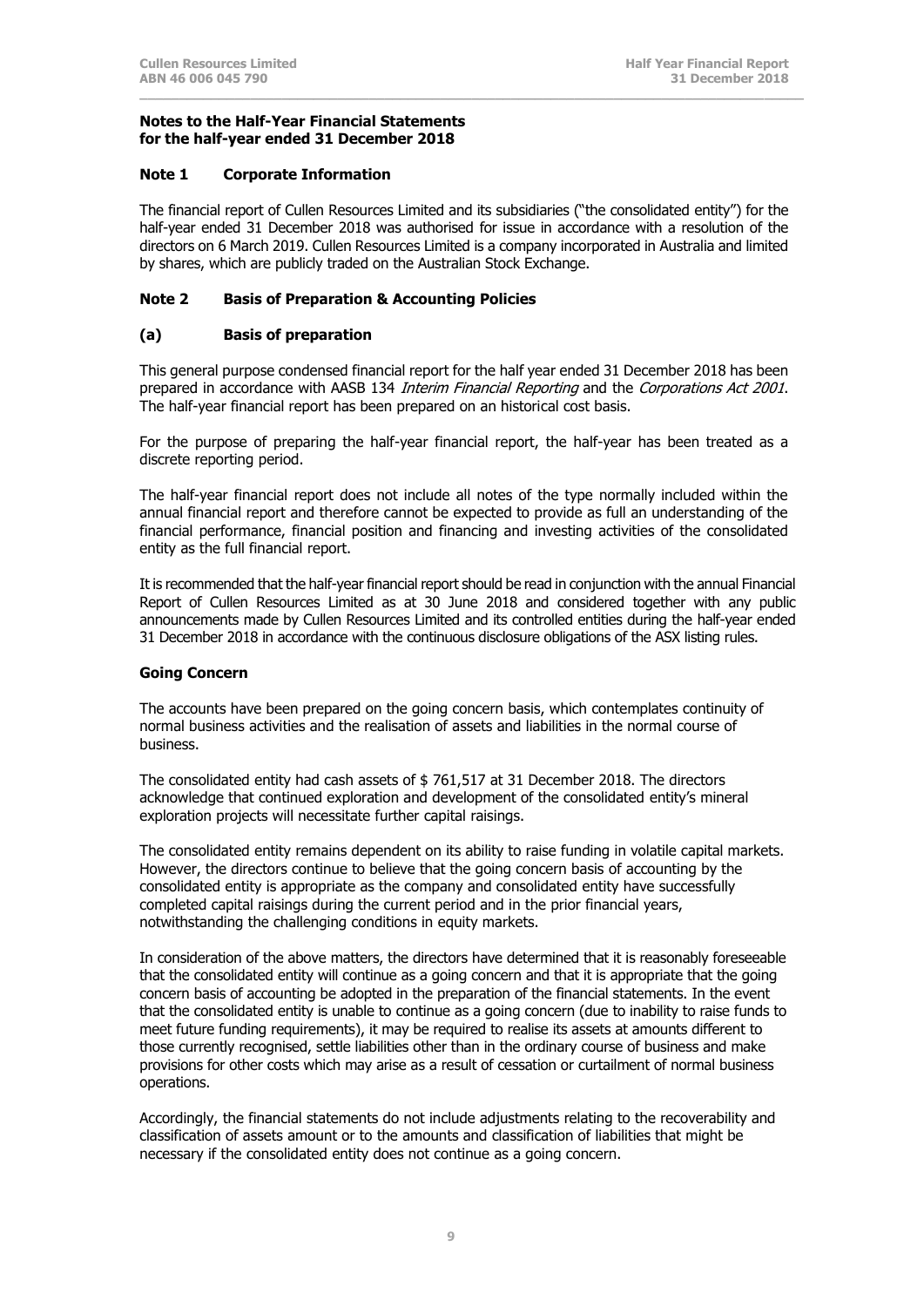## **(b) New and Amending Accounting Standards and Interpretations**

The Company has adopted all Australian Accounting Standards and Interpretations effective from 1 July 2018, including:

**\_\_\_\_\_\_\_\_\_\_\_\_\_\_\_\_\_\_\_\_\_\_\_\_\_\_\_\_\_\_\_\_\_\_\_\_\_\_\_\_\_\_\_\_\_\_\_\_\_\_\_\_\_\_\_\_\_\_\_\_\_\_\_\_\_\_\_\_\_\_\_\_\_\_\_\_\_\_\_\_\_\_\_\_**

**AASB 15 Revenue from Contracts with Customers (AASB 15) -** The Group has adopted AASB 15 as issued in May 2014 with the date of initial application being 1 July 2018. Given the Group has no revenue from customers, this standard has no impact to the Group on transition on 1 July 2018 or for the half year ended 31 December 2018.

**AASB 9 Financial Instruments (AASB 9) - AASB 9** replaces AASB 139 Financial Instruments: Recognition and Measurement for annual periods beginning on or after 1 January 2018 (1 July 2018 for the Group). The Group has considered the impact of AASB 9 on its financial assets and liabilities on transition and at 31 December 2018. Given the Group mainly holds cash at reputable financial institutions, short term receivables (mainly from government bodies) and short term trade and other payables at these dates, the adoption of AASB 9 does not have any material measurement and disclosures impact on its financial statements.

As at the balance date, the fair values of the Group's financial assets and liabilities are approximately the same as their carrying values.

New accounting standards and interpretations issued but not yet effective

The Company has not elected to early adopt any new accounting standards and interpretations.

## **Note 3 Revenue & Other Income**

|                           | 31 December<br>2018<br>S | <b>31 December</b><br>2017<br>\$ |
|---------------------------|--------------------------|----------------------------------|
| Interest received         | 656                      | 1,694                            |
| Sundry income             | 2,704                    |                                  |
| Gain on sale of tenements |                          | 62,545                           |
|                           | 3,360                    | 64,239                           |

## **Note 4 Intangible Assets**

|                                                 | 31 December<br>2018<br>S | 30 June<br>2018<br>S |
|-------------------------------------------------|--------------------------|----------------------|
| Deferred consideration(a) and royalty stream(b) | 4,747,995                | 4,747,995            |
|                                                 | 4,747,995                | 4.747.995            |

On 12 April 2017, the consolidated entity sold its 30% contributing interest in the Mt Stuart Iron Ore Joint Venture and all of its other rights and interests in the Joint Venture tenements. Part of the consideration includes:

(a) a deferred consideration of \$1 million payable on the making of an unconditional final investment decision to proceed with the development of an iron ore mine on the tenements which were previously the Mt Stuart Joint Venture.

(b) an uncapped 1% FOB royalty on all iron ore extracted from the area of the Joint Venture tenements.

At the disposal date, the above consideration was recognised as an intangible asset. Its carrying value was determined based on a Net Present Value calculation using a discounted cash flow model with a number of assumptions including timing of unconditional investment decision to proceed, future iron ore prices, exchange rate, timing for the development and production, future product volumes and discount rates (Level 3 fair value hierarchy).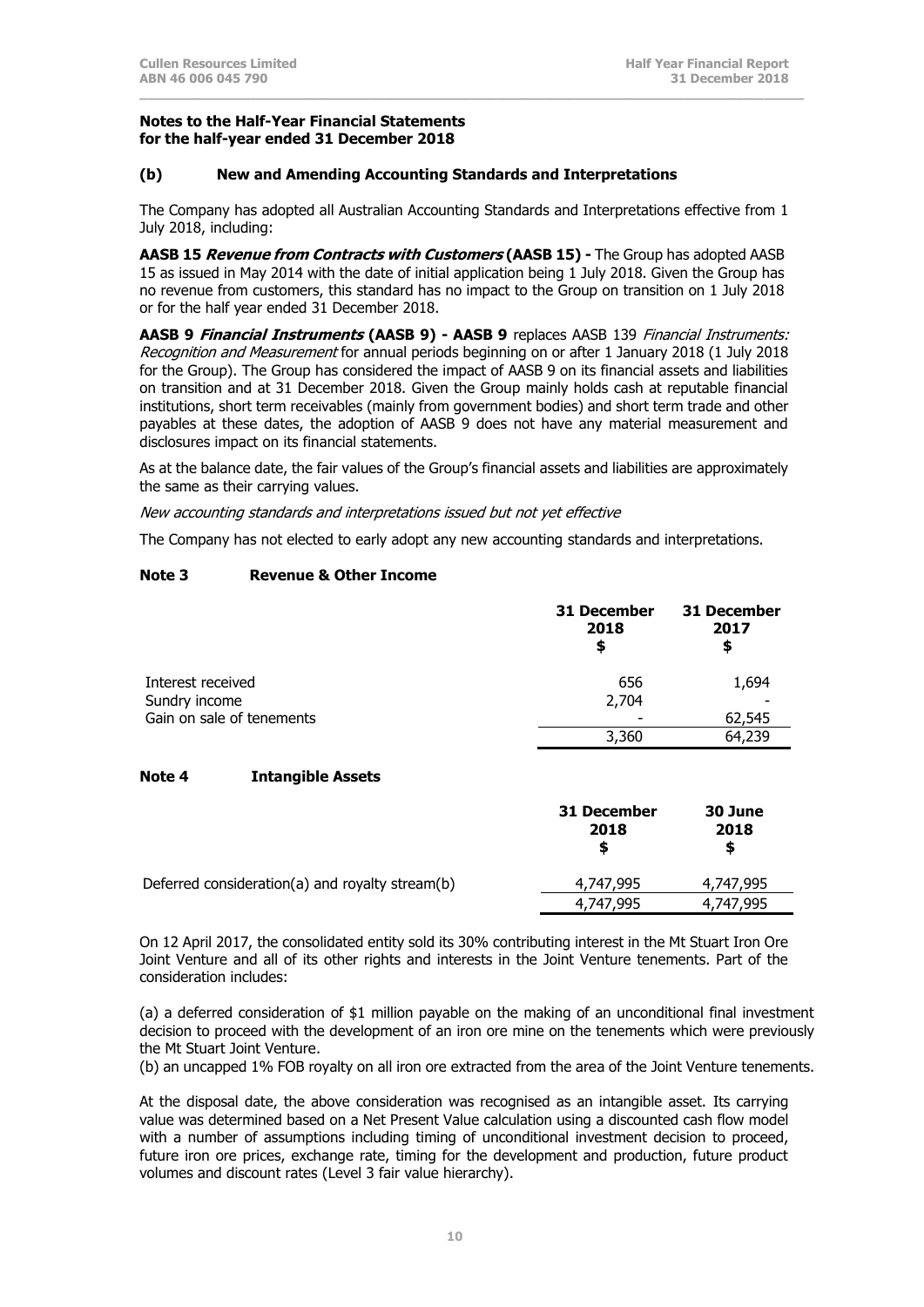At 31 December 2018, the directors have adopted a similar Net Present Value calculation with updated key assumptions to reflect the changes in market environment to determine the recoverable amount of the intangible asset as part of their impairment assessment of the carrying value of the asset. In their opinion, this assessment supports the carrying value of the assets and supports the conclusion that no impairment of the intangible asset is required at 31 December 2018.

**\_\_\_\_\_\_\_\_\_\_\_\_\_\_\_\_\_\_\_\_\_\_\_\_\_\_\_\_\_\_\_\_\_\_\_\_\_\_\_\_\_\_\_\_\_\_\_\_\_\_\_\_\_\_\_\_\_\_\_\_\_\_\_\_\_\_\_\_\_\_\_\_\_\_\_\_\_\_\_\_\_\_\_\_**

In July 2015 the Consolidated Entity also sold its interest in the Wyloo project tenements to its partner Fortescue Metals Group Limited and the deferred consideration is a 1.5 % F.O.B. royalty up to 15 Mt of iron ore production from Wyloo project tenements, and will receive \$900,000 cash if and when a decision is made to commence mining on a commercial basis – E47/1649, 1650, ML 47/1490, and ML 08/502. No amount has been recorded in the financial statements for this deferred consideration.

## **Note 5 Exploration & Evaluation**

|                                                  | 6 months<br>ended 31<br><b>December</b><br>2018<br>\$ | 12 months<br>ended<br>30 June<br>2018<br>\$ | 6 months<br>ended 31<br><b>December</b><br>2017<br>\$ |
|--------------------------------------------------|-------------------------------------------------------|---------------------------------------------|-------------------------------------------------------|
| Costs carried forward in respect of areas of     |                                                       |                                             |                                                       |
| interest in the exploration and evaluation phase |                                                       |                                             |                                                       |
| Opening balance                                  | 13,349                                                | 17,518                                      | 17,518                                                |
| Expenditure incurred                             | 315,060                                               | 590,873                                     | 299,516                                               |
| Impairment during the period                     | (321,065)                                             | (595,042)                                   | (287,547)                                             |
| Closing balance                                  | 7,344                                                 | 13,349                                      | 29,487                                                |

The recoverability of the carrying amount of deferred exploration and evaluation expenditure is dependent on successful development and commercial exploration or alternatively by the sale of the respective areas of interest.

## **(a) Impairment**

The directors have reviewed all exploration projects for indicators of impairment in light of approved budgets. Where substantive expenditure is neither budgeted nor planned the area of interest has been written down to its fair value less costs to dispose. In determining fair value less costs to dispose, the directors had regard to the best evidence of what a willing participant would pay in an arm's length transaction. Where no such evidence was available, areas of interest were written down to nil, pending the outcome of any future farm-out arrangement (level 3 fair value hierarchy). The consolidated entity will continue to look to attract farm-in partners and/or recommence exploration should circumstances change.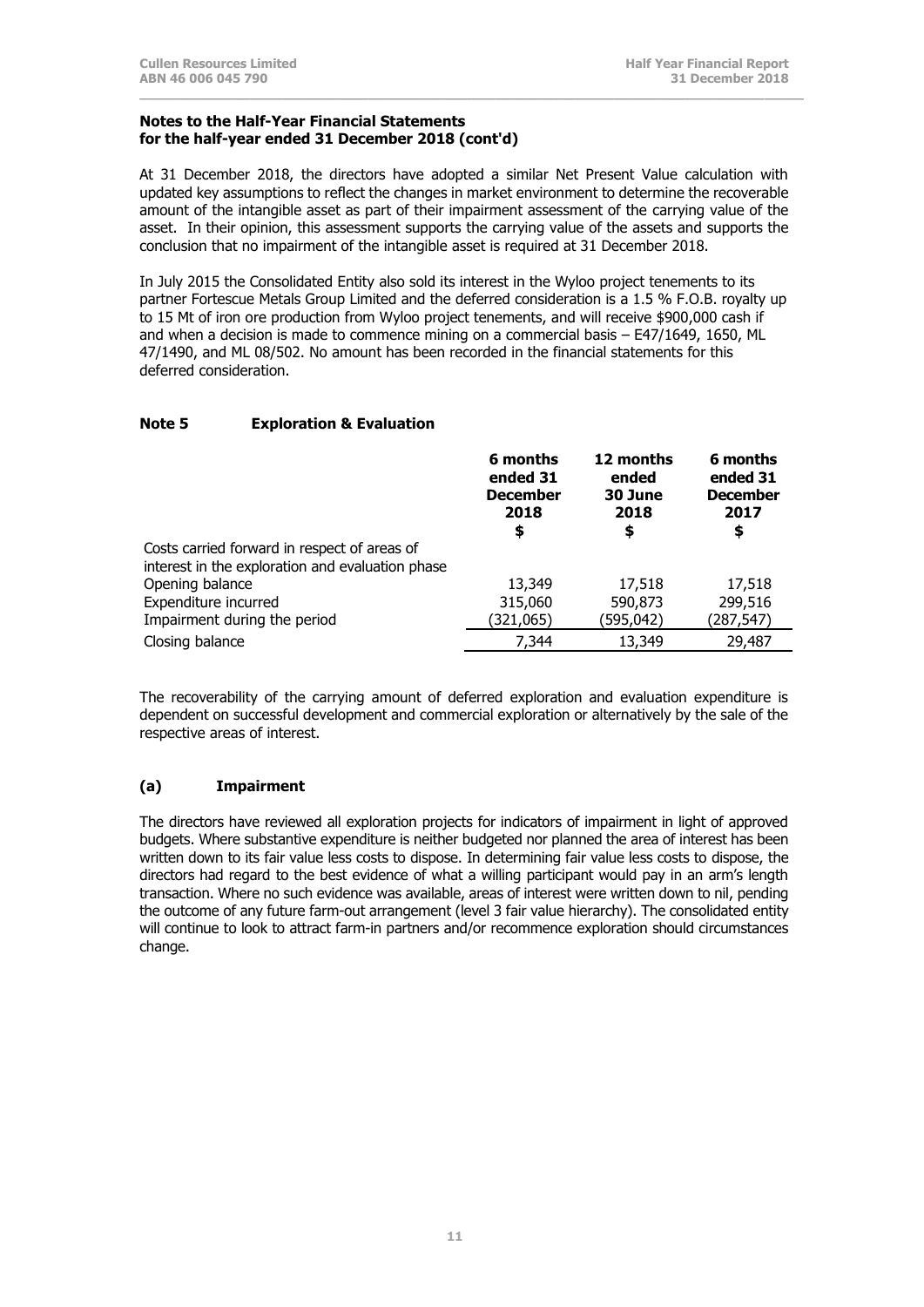## **Note 6 Contributed Equity**

| Contributed Equity                                                                                            | 31 December<br>2018 | 30 June<br>2018<br>\$ |
|---------------------------------------------------------------------------------------------------------------|---------------------|-----------------------|
| 161,166,962 Ordinary shares<br>(issued and fully paid) $*$<br>(30 June 2018: 2,598,560,131 pre consolidation) | 45,105,253          | 44,265,213            |

**\_\_\_\_\_\_\_\_\_\_\_\_\_\_\_\_\_\_\_\_\_\_\_\_\_\_\_\_\_\_\_\_\_\_\_\_\_\_\_\_\_\_\_\_\_\_\_\_\_\_\_\_\_\_\_\_\_\_\_\_\_\_\_\_\_\_\_\_\_\_\_\_\_\_\_\_\_\_\_\_\_\_\_\_**

\* Fully paid ordinary shares carry one vote per share and carry the right to dividends.

Movement in issued shares for the half year:

|                                                 | <b>31 December</b><br>2018        |            |                                   |            | 30 June<br>2018 |  |
|-------------------------------------------------|-----------------------------------|------------|-----------------------------------|------------|-----------------|--|
|                                                 | <b>Number of</b><br><b>Shares</b> | \$         | <b>Number of</b><br><b>Shares</b> | \$         |                 |  |
| Beginning of the financial period:<br>Movement: | 2,598,560,131                     | 44,265,213 | 2,001,560,131                     | 43,668,213 |                 |  |
| Issued at 0.1 cents each(ii)                    |                                   |            | 597,000,000                       | 597,000    |                 |  |
| Share consolidation (22:1) (iii)                | (2,480,445,152)                   |            |                                   |            |                 |  |
| Issued at 2 cents each(i)                       | 17,500,000                        | 350,000    |                                   |            |                 |  |
| Issued at 2 cents each (ii)                     | 25,551,983                        | 511,040    |                                   |            |                 |  |
| Less share issue expenses                       |                                   | (21,000)   |                                   |            |                 |  |
| End of the financial period:                    | 161,166,962                       | 45,105,253 | 2,598,560,131                     | 44,265,213 |                 |  |

- (i) Issued under a placement
- (ii) Issued under a Rights Issue
- (iii) On 26 October 2018 the company undertook a share consolidation on the basis of one(1) new share for every twenty two(22) old shares. As such,the loss per share for the prior period has been restated to reflect the share consolidation.

During the period, no outstanding options were exercised.

## **Note 7 Share Based Payments**

The share based payment reserve represents the cost of share-based payments to directors, employees and third parties.

|                         | <b>Consolidated</b>   |            |  |
|-------------------------|-----------------------|------------|--|
|                         | 31<br><b>December</b> |            |  |
|                         | 2018<br>\$            | 2018<br>\$ |  |
| Beginning of the period | 1,470,925             | 1,459,725  |  |
| Share based payments    | 9,091                 | 11,200     |  |
| End of the period       | 1,480,016             | 1,470,925  |  |

454,545 options exercisable at \$0.066 expiring 1 November 2021 were issued during the half year ended 31 December 2018. These options were vested on issue.

909,090 (post consolidation) options exercisable at \$0.066 expiring 30 November 2020 were issued during the half year ended 31 December 2017. These options were vested on issue.

As at 31 December 2018, the number of options outstanding were 1,363,635 (30 June 2018:909,090 post consolidation).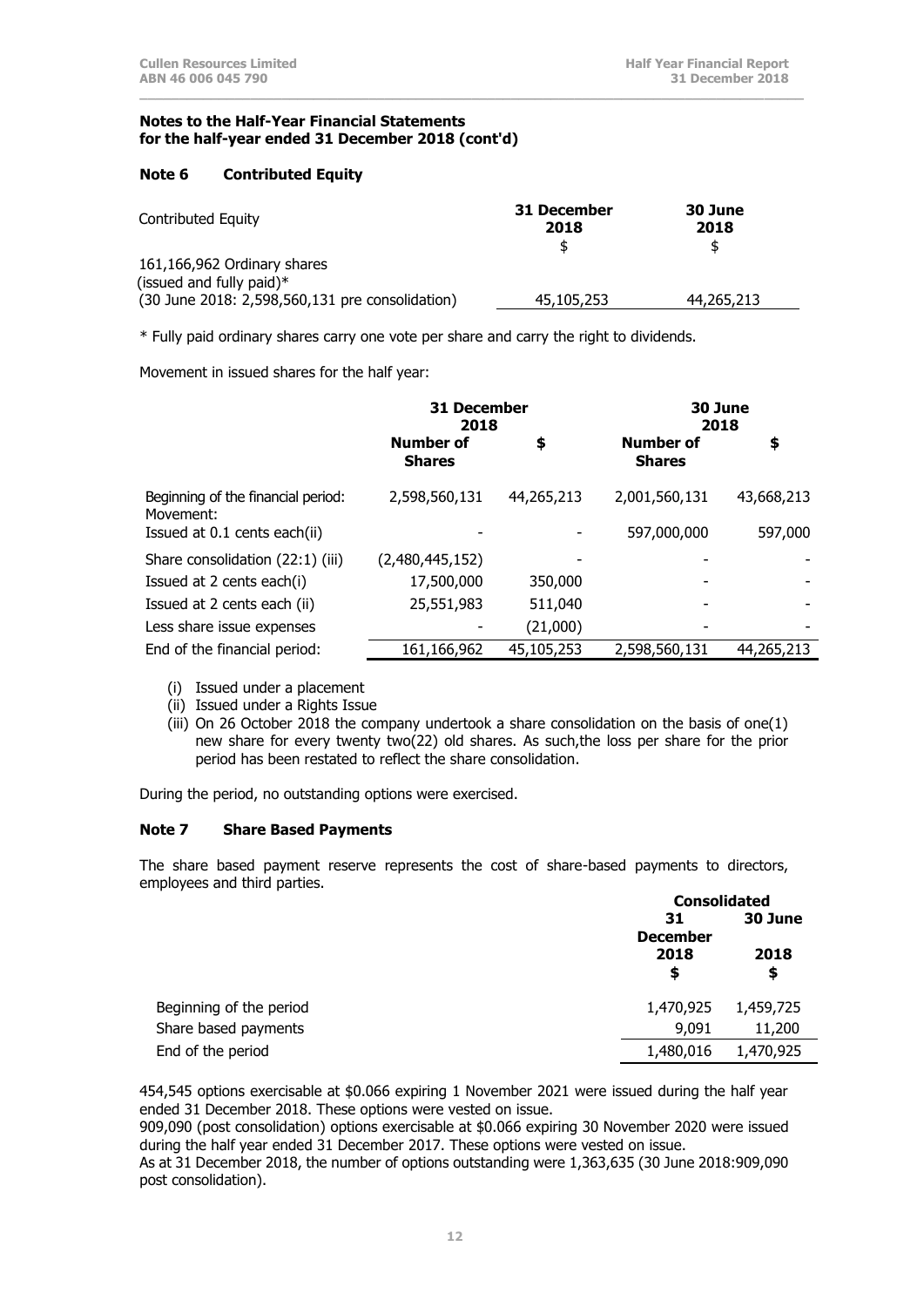## **Note 8 Cash & Cash Equivalents**

For the purpose of the consolidated statement of cash flows and consolidated statement of financial position, cash and cash equivalents are comprised of the following:

**\_\_\_\_\_\_\_\_\_\_\_\_\_\_\_\_\_\_\_\_\_\_\_\_\_\_\_\_\_\_\_\_\_\_\_\_\_\_\_\_\_\_\_\_\_\_\_\_\_\_\_\_\_\_\_\_\_\_\_\_\_\_\_\_\_\_\_\_\_\_\_\_\_\_\_\_\_\_\_\_\_\_\_\_**

|                          | 31<br><b>December</b><br>2018 | 30<br>June<br>2018<br>\$ | 31<br><b>December</b><br>2017<br>\$ |
|--------------------------|-------------------------------|--------------------------|-------------------------------------|
| Cash at Bank and in Hand | 761,517                       | 431,497                  | 953,633                             |
|                          | 761,517                       | 431,497                  | 953,633                             |

## **Note 9 Operating Segments**

For management purposes, the consolidated entity is organised into one main operating segment, which involves the exploration of minerals in Australia. All of the consolidated entity's activities are interrelated, and discrete financial information is reported to the Board (Chief Operating Decision Maker) as a single segment. Accordingly, all significant operating decisions are based upon analysis of the consolidated entity as one segment. The financial results from this segment are equivalent to the financial statements of the consolidated entity as a whole.

## **Note 10 Dividends Paid or Provided for on Ordinary Shares**

No amounts have been paid, declared or recommended by Cullen Resources Limited by way of dividend since the commencement of the half-year, and up to the date of this report.

#### **Note 11 Contingent Liabilities**

There are no contingent liabilities at 31 December 2018. (30 June 2018: Nil)

#### **Note 12 Events Subsequent to Reporting Date**

There are no known events subsequent to reporting date that would have a material effect on these financial statements other than:

• The issue of 8,297,866 shares at \$0.02 to raise \$165,957 from the shortfall of the pro-rata non-renounceable rights issue.

#### **Note 13 Commitments**

The Consolidated entity has minimum expenditure commitments of \$604,000 to keep its tenements and ownership interests in good standing over the next year.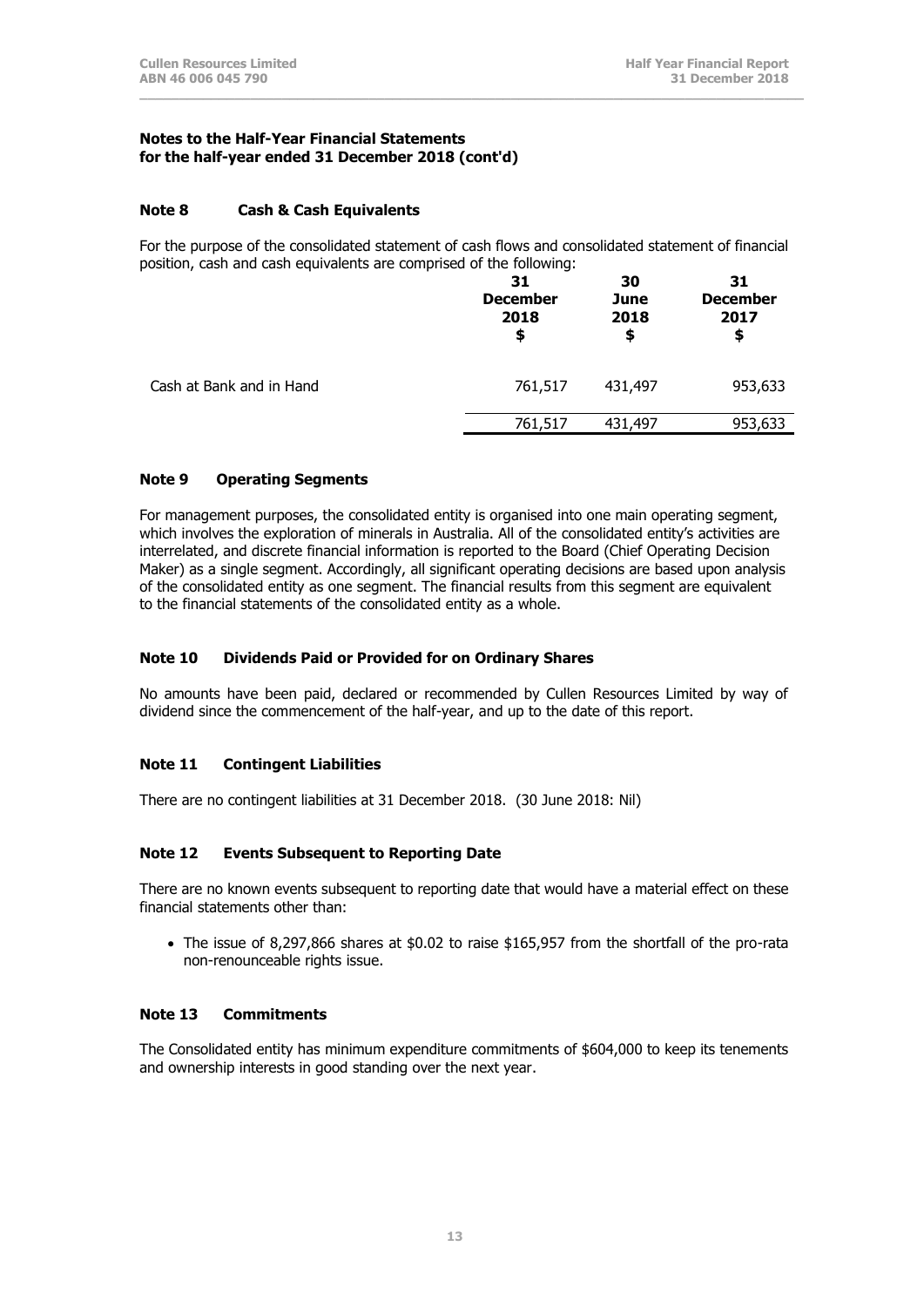#### **Note 14 Related Parties**

## Payments to director related companies

Transactions between related parties are on normal commercial terms and conditions no more favourable than those available to other parties unless otherwise stated.

**\_\_\_\_\_\_\_\_\_\_\_\_\_\_\_\_\_\_\_\_\_\_\_\_\_\_\_\_\_\_\_\_\_\_\_\_\_\_\_\_\_\_\_\_\_\_\_\_\_\_\_\_\_\_\_\_\_\_\_\_\_\_\_\_\_\_\_\_\_\_\_\_\_\_\_\_\_\_\_\_\_\_\_\_**

Consultancy payments were made to Mosman Corporate Services Pty Ltd totalling \$19,375 (2017: \$18,625) which is a company controlled by Mr W Kernaghan. There was \$2,750 outstanding at 31 December 2018.

#### **Note 15 Fair Value**

As at 31 December 2018, the fair values of the consolidated entity's financial assets and liabilities approximate their carrying values due to their short term nature.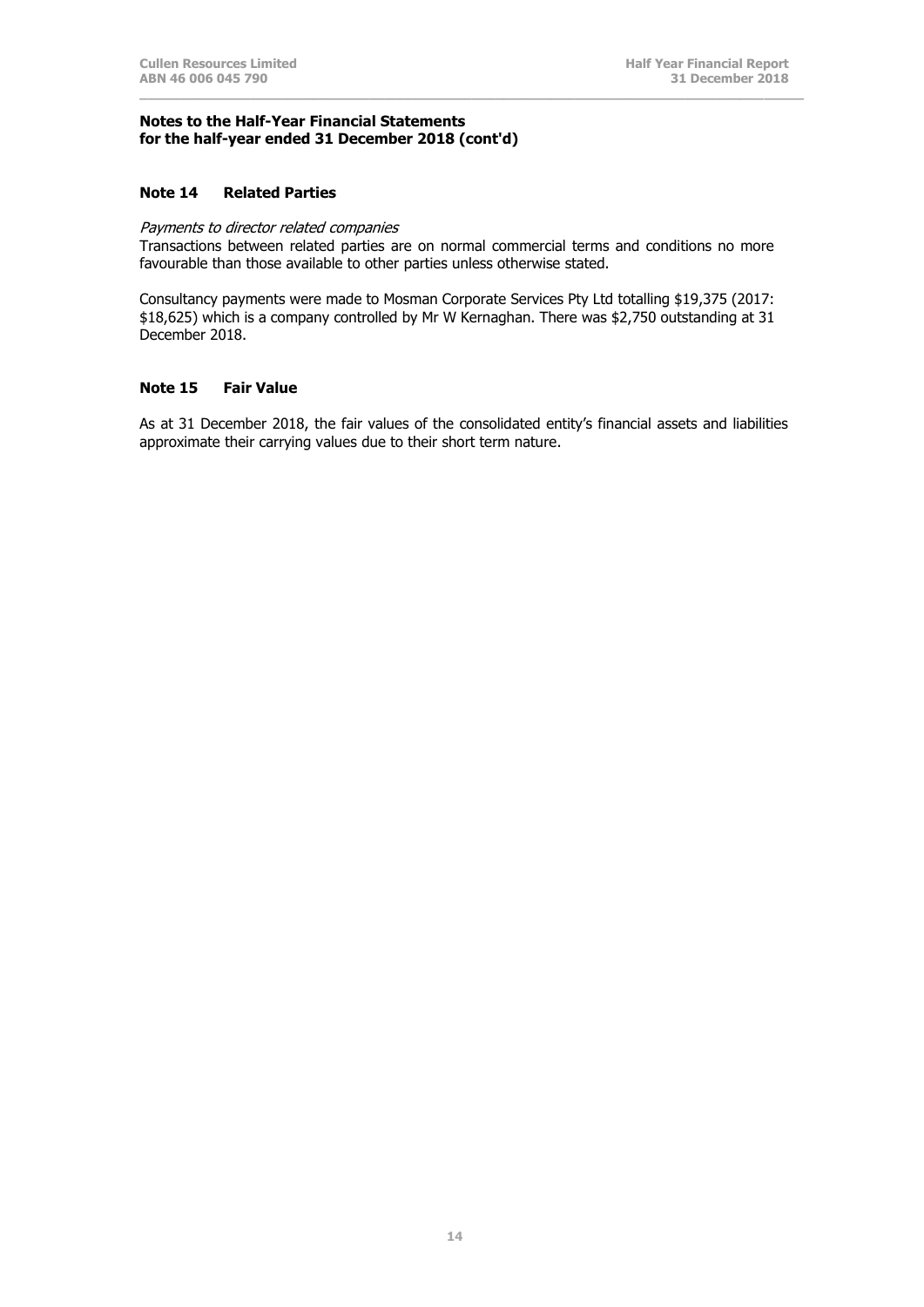#### **CULLEN RESOURCES LIMITED**

#### **Directors' Declaration**

In accordance with a resolution of the directors of Cullen Resources Limited, I state that:

In the opinion of the directors:

- $(a)$ the financial statements and associated notes of the consolidated entity are in accordance with Corporations Act 2001 including;
	- $(i)$ give a true and fair view of the financial position as at 31 December 2018 and the performance for the half year ended on that date of the consolidated entity; and
	- comply with Accounting Standard AASB 134 "Interim Financial Reporting" and the  $(ii)$ Corporations Regulations 2001; and
- $(b)$ subject to the achievement of the matters outlined in Note 2, there are reasonable grounds to believe that the Company will be able to pay its debts as and when they become due and payable.

On behalf of the Board

Oflugion

**C** Ringrose **Director** 

Perth 6 March 2019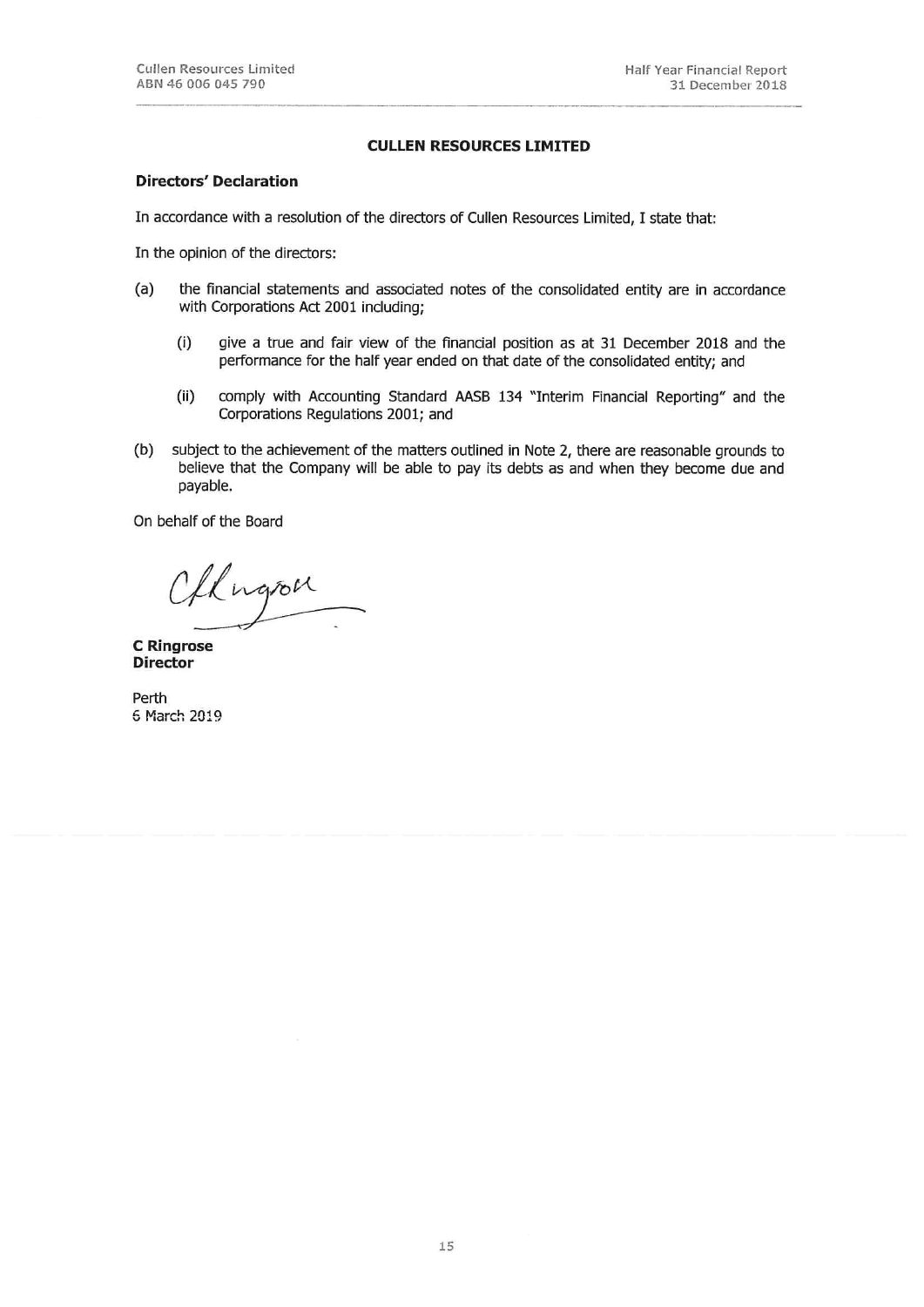

Ernst & Young 11 Mounts Bay Road Perth WA 6000 Australia GPO Box M939 Perth WA 6843

Tel: +61 8 9429 2222 Fax: +61 8 9429 2436 ey.com/au

## **Independent auditor's review report to the members of Cullen Resources Limited**

## **Report on the half-year financial report**

## **Qualified conclusion**

We have reviewed the accompanying half-year financial report of Cullen Resources Limited (the Company) and its subsidiaries (collectively the Group), which comprises the consolidated statement of financial position as at 31 December 2018, the consolidated statement of comprehensive income, consolidated statement of changes in equity and consolidated statement of cash flows for the half-year ended on that date, notes comprising a summary of significant accounting policies and other explanatory information, and the Directors' declaration.

Based on our review, which is not an audit, except for the effect of the matter described in the Basis for Qualified Review Conclusion section of our report, nothing has come to our attention that causes us to believe that the half-year financial report of the Group is not in accordance with the *Corporations Act 2001*, including:

- a) Giving a true and fair view of the consolidated financial position of the Group as at 31 December 2018 and of its consolidated financial performance for the half-year ended on that date.
- *b)* Complying with Accounting Standard AASB *134 Interim Financial Reporting* and *the Corporations Regulations 2001.*

## **Basis for qualified review conclusion**

As detailed in Note 4 to the half-year financial report, on 12 April 2017, the Group sold its 30% contributing interest in the Mt Stuart Iron Ore Joint Venture ('MSIOJV') and recognised a royalty intangible asset of \$4,747,995 being the Directors' estimated fair value of the consideration receivable at the disposal date. In estimating the fair value of the consideration receivable, the Directors used a discounted cash flow model with a number of assumptions as to the timing, quantum and discounting of cash flows. At 31 December 2018, the Directors have adopted a similar net present value calculation with updated market assumptions to determine the recoverable amount of the intangible asset as part of their impairment assessment of the carrying value of the royalty intangible asset. Management have determined that the net present value calculation supports that the recoverable amount of the intangible asset is higher than its carrying value.

For the review of the Group's financial report for the half-year ended 31 December 2018, we have been unable to obtain sufficient appropriate audit evidence to assess the reasonableness of the Directors' assumptions adopted in determining the recoverable value of the intangible asset as part of the asset's impairment assessment. Consequently, we are unable to determine the accuracy and appropriateness of the carrying value of the intangible asset and related disclosures as disclosed in the half year financial report.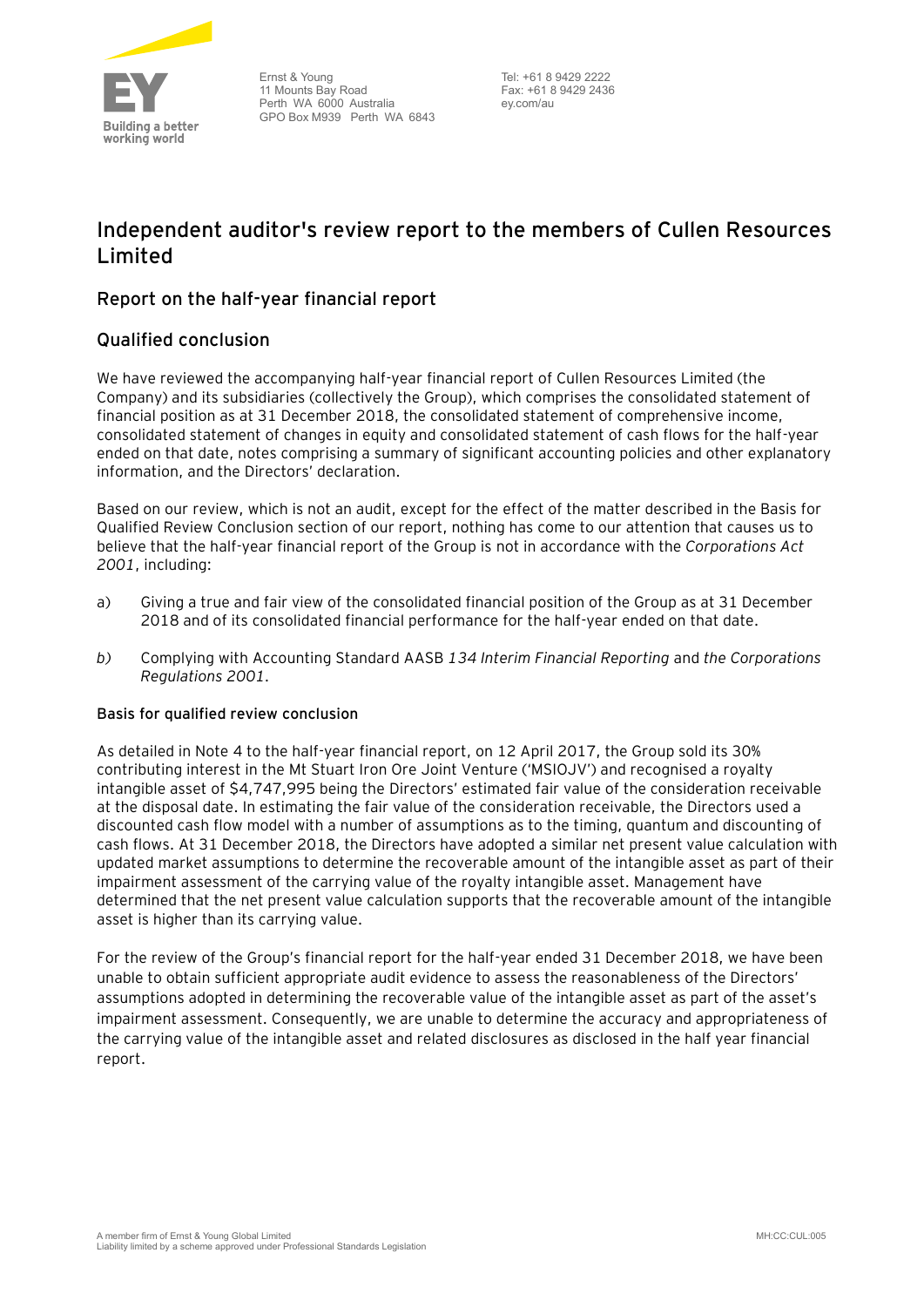

Our audit report for the year ended 30 June 2018, dated 3 September 2018 and our review conclusion for the half year ended 31 December 2017 dated 2 March 2018 were qualified as we were unable to obtain sufficient appropriate audit evidence to assess the reasonableness of the Directors' assumptions adopted in determining the recoverable value of the intangible asset as part of the asset's impairment assessment. The consolidated statement of financial position as at 30 June 2018, the consolidated statement of comprehensive income, the consolidated statement of changes in equity, the consolidated statement of cash flows for the half-year ended 31 December 2017 and associated notes are shown as comparatives in the Group's half-year financial report.

## **Material uncertainty related to going concern**

We draw attention to Note 2 of the financial report, which describes the principal conditions that raise doubt about the Group's ability to continue as a going concern. These events or conditions indicate that a material uncertainty exists that may cast significant doubt on the Group's ability to continue as a going concern. Our conclusion is not modified in respect of this matter.

## **Directors' responsibility for the half-year financial report**

The Directors of the Company are responsible for the preparation of the half-year financial report that gives a true and fair view in accordance with Australian Accounting Standards and the *Corporations Act 2001* and for such internal control as the Directors determine is necessary to enable the preparation of the half-year financial report that is free from material misstatement, whether due to fraud or error.

## **Auditor's responsibility**

Our responsibility is to express a conclusion on the half-year financial report based on our review. We conducted our review in accordance with Auditing Standard on Review Engagements ASRE 2410 *Review of a Financial Report Performed by the Independent Auditor of the Entity*, in order to state whether, on the basis of the procedures described, anything has come to our attention that causes us to believe that the half-year financial report is not in accordance with the *Corporations Act 2001* including: giving a true and fair view of the Group's consolidated financial position as at 31 December 2018 and its consolidated financial performance for the half-year ended on that date; and complying with Accounting Standard AASB 134 *Interim Financial Reporting and the Corporations Regulations 2001.* As the auditor of the Group, ASRE 2410 requires that we comply with the ethical requirements relevant to the audit of the annual financial report.

A review of a half-year financial report consists of making enquiries, primarily of persons responsible for financial and accounting matters, and applying analytical and other review procedures. A review is substantially less in scope than an audit conducted in accordance with Australian Auditing Standards and consequently does not enable us to obtain assurance that we would become aware of all significant matters that might be identified in an audit. Accordingly, we do not express an audit opinion.